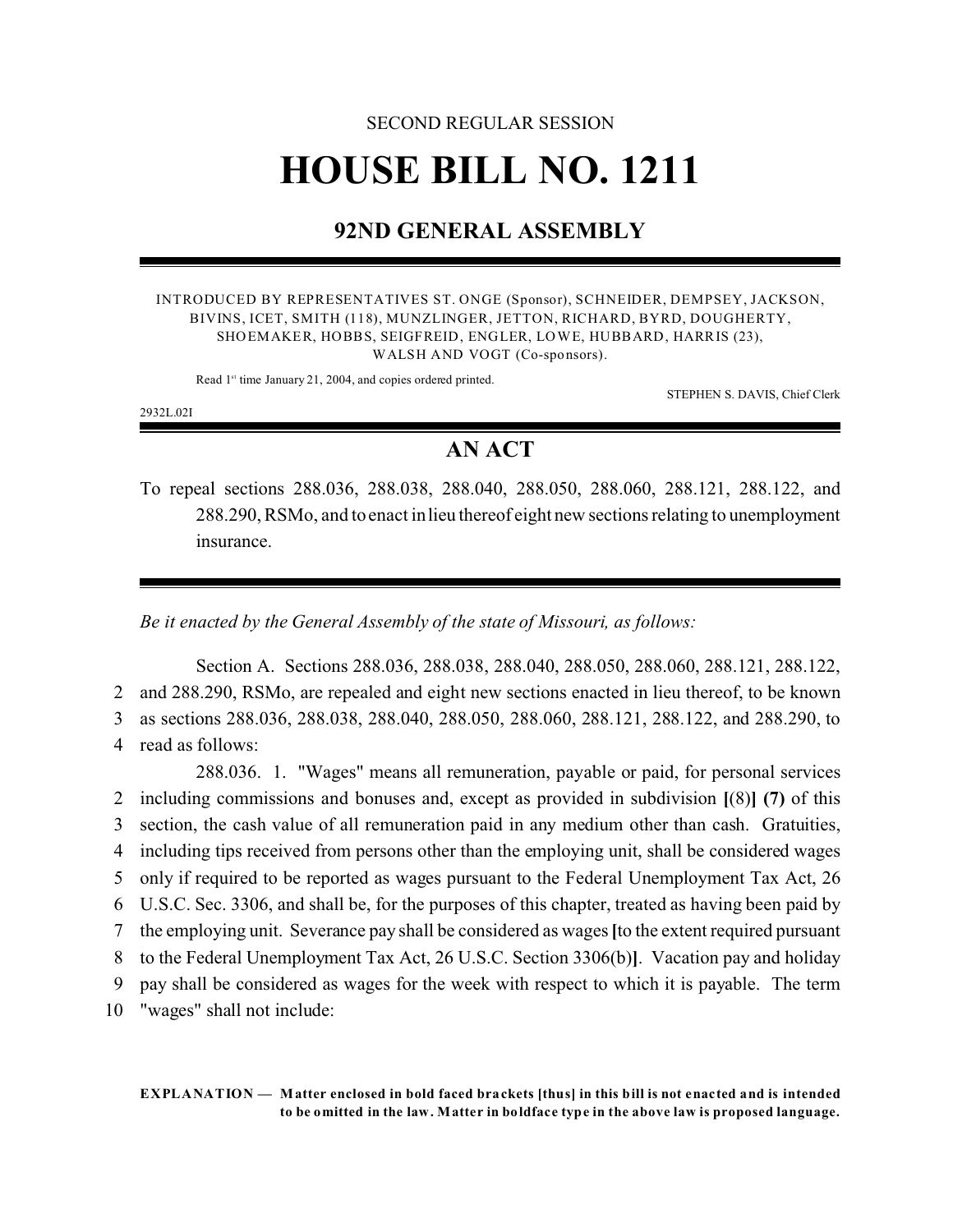(1) **[**For the purposes of determining the amount of contributions due and contribution rates, that part of the remuneration for employment paid to an individual by an employer or the employer's predecessors which is in excess of seven thousand dollars for the calendar years 1988 through 1992, seven thousand five hundred dollars for the calendar year 1993, eight thousand five hundred dollars for the calendar years 1994, 1995 and 1996, eight thousand dollars for calendar year 1997, and eight thousand five hundred dollars for the calendar year 1998, and the state taxable wage base as determined in subsection 2 of this section for calendar year 1999, and each calendar year thereafter, unless that part of the remuneration is subject to a tax pursuant to a federal law imposing a tax against which credit may be taken for contributions required to be paid into a state unemployment fund; except that:

 (a) In addition to the taxable wage, as defined in this subdivision, if on December 31, 1995, or on any December thirty-first thereafter, the balance in the unemployment insurance trust fund, less any federal advances, is less than one hundred million dollars, then the amount of the taxable wage then in effect shall be increased by five hundred dollars for all succeeding calendar years;

 (b) If on December 31, 1995, or any December thirty-first thereafter, the balance in the unemployment insurance trust fund, less any federal advances, is two hundred and fifty million dollars or more, then the amount of the taxable wage then in effect shall be reduced by five hundred dollars, but not below that part of the remuneration which is subject to a tax pursuant to a federal law imposing a tax against which credit may be taken for contributions required to be paid into a state unemployment fund;

 (2)**]** The amount of any payment made (including any amount paid by an employing unit for insurance or annuities, or into a fund, to provide for any such payment) to, or on behalf of, an individual under a plan or system established by an employing unit which makes provision generally for individuals performing services for it or for a class or classes of such individuals, on account of:

 (a) Sickness or accident disability, but in case of payments made to an employee or any of the employee's dependents this paragraph shall exclude from the term "wages" only payments which are received pursuant to a workers' compensation law; or

 (b) Medical and hospitalization expenses in connection with sickness or accident disability; or

(c) Death;

 **[**(3)**] (2)** The amount of any payment on account of sickness or accident disability, or medical or hospitalization expenses in connection with sickness or accident disability, made by an employing unit to, or on behalf of, an individual performing services for it after the expiration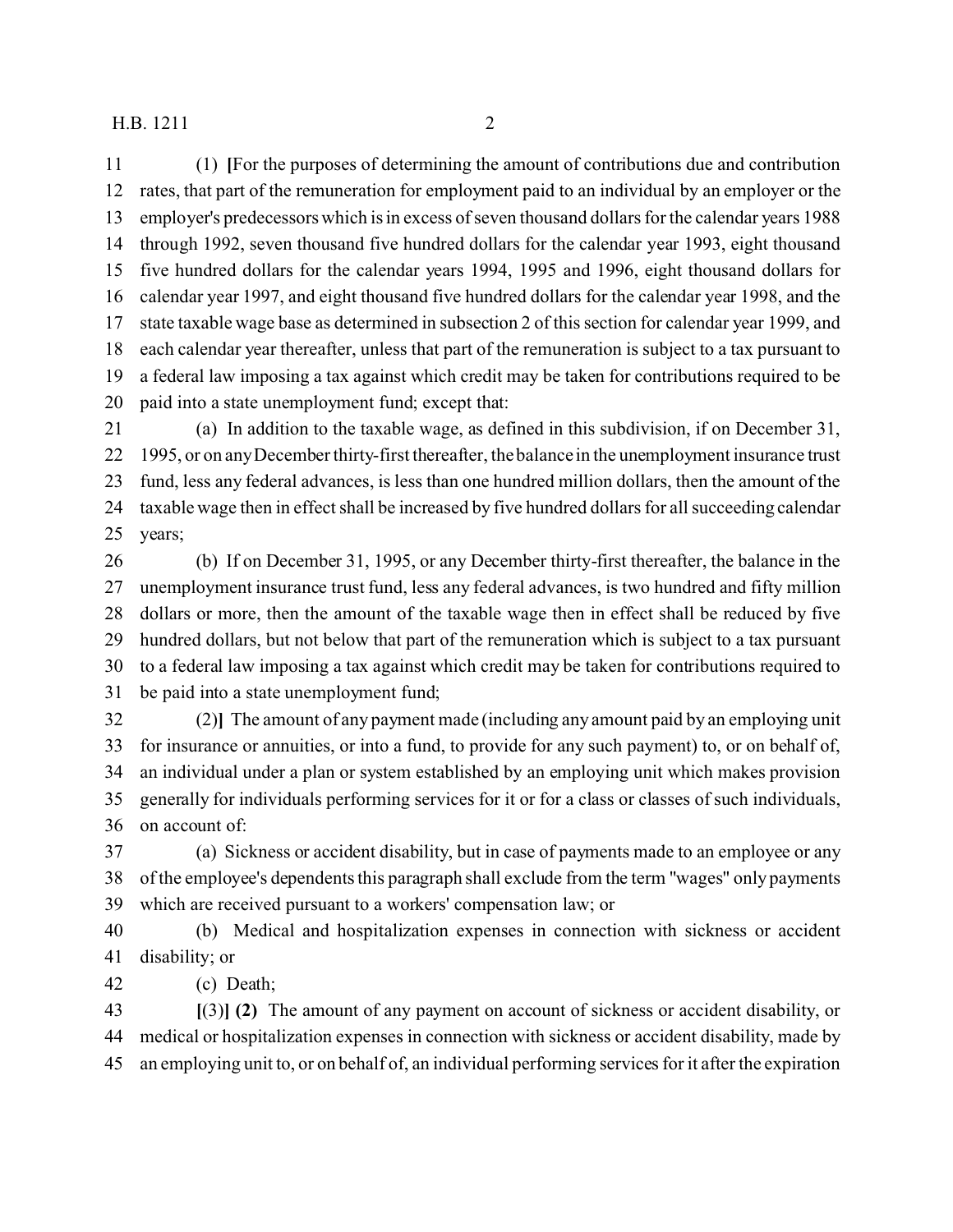of six calendar months following the last calendar month in which the individual performed services for such employing unit;

 **[**(4)**] (3)** The amount of any payment made by an employing unit to, or on behalf of, an individual performing services for it or his or her beneficiary:

 (a) From or to a trust described in 26 U.S.C. 401(a) which is exempt from tax pursuant to 26 U.S.C. 501(a) at the time of such payment unless such payment is made to an employee of the trust as remuneration for services rendered as such an employee and not as a beneficiary of the trust; or

 (b) Under or to an annuity plan which, at the time of such payments, meets the requirements of section 404(a)(2) of the Federal Internal Revenue Code (26 U.S.C.A. Sec. 404);

 **[**(5)**] (4)** The amount of any payment made by an employing unit (without deduction from the remuneration of the individual in employment) of the tax imposed pursuant to section 3101 of the Federal Internal Revenue Code (26 U.S.C.A. Sec. 3101) upon an individual with respect to remuneration paid to an employee for domestic service in a private home or for agricultural labor;

 **[**(6)**] (5)** Remuneration paid in any medium other than cash to an individual for services not in the course of the employing unit's trade or business;

 **[**(7)**] (6)** Remuneration paid in the form of meals provided to an individual in the service of an employing unit where such remuneration is furnished on the employer's premises and at the employer's convenience, except that remuneration in the form of meals that is considered wages and required to be reported as wages pursuant to the Federal Unemployment Tax Act, 26 U.S.C. Sec. 3306 shall be reported as wages as required thereunder;

 **[**(8)**] (7)** For the purpose of determining wages paid for agricultural labor as defined in paragraph (b) of subdivision (1) of subsection 12 of section 288.034 and for domestic service as defined in subsection 13 of section 288.034, only cash wages paid shall be considered;

 **[**(9)**] (8)** Beginning on October 1, 1996, any payment to, or on behalf of, an employee or the employee's beneficiary under a cafeteria plan, if such payment would not be treated as wages pursuant to the Federal Unemployment Tax Act.

 2. The increases or decreases to the state taxable wage base for calendar year **[**1999**] 2005**, and each calendar year thereafter, shall be determined by the provisions within this subsection. **Upon the effective date of this section,** the state taxable wage base for calendar year **[**1999, and**] 2005 shall be ten thousand dollars. The state taxable wage base for** each calendar year thereafter**[**,**]** shall be determined by the preceding September thirtieth balance of the unemployment compensation trust fund, less any outstanding federal Title XII advances received pursuant to section 288.330. When the September thirtieth unemployment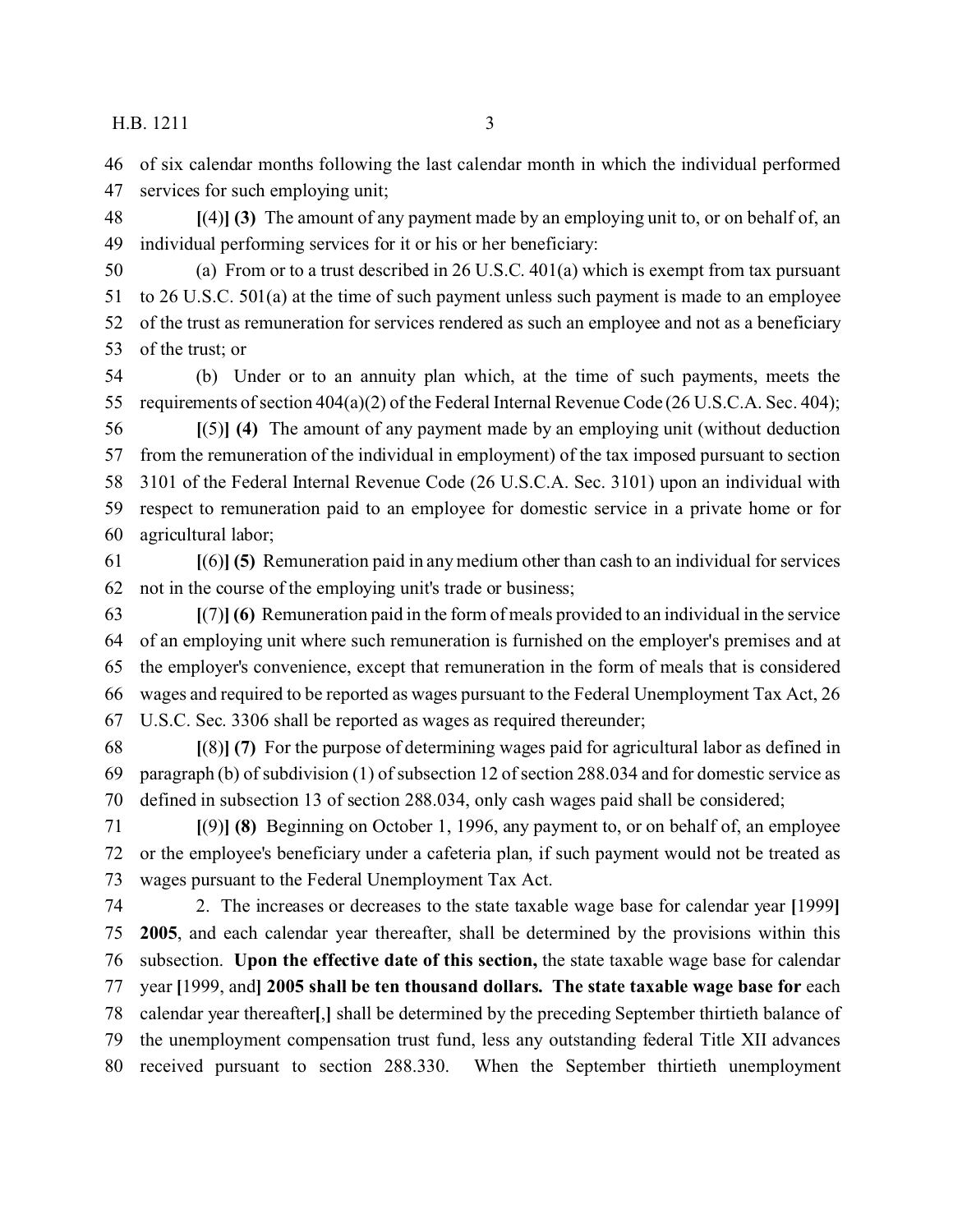compensation trust fund balance, less any outstanding federal Title XII advances received pursuant to section 288.330, is:

 (1) Less than, or equal to, **[**three**] five** hundred million dollars, then the wage base shall increase by **[**five hundred**] one thousand** dollars; or

 (2) **[**Four hundred fifty**] Eight hundred** million or more, then the state taxable wage base for the subsequent calendar year shall be decreased by five hundred dollars. In no event, however, shall the state taxable wage base **[**increase beyond ten thousand five hundred dollars, or**]** decrease to less than seven thousand dollars.

 For any calendar year, the state taxable wage base shall not be reduced to less than that part of the remuneration which is subject to a tax under a federal law imposing a tax against which credit may be taken for contributions required to be paid into a state unemployment compensation trust fund.

288.038. With respect to initial claims filed **[**during calendar years 1998, 1999, 2000 and 2001**] after the effective date of this section** and each calendar year thereafter, the "maximum weekly benefit amount" means four percent of the total wages paid to an eligible insured worker during that quarter of the worker's base period in which the worker's wages were the highest, but the maximum weekly benefit amount shall not exceed **[**two hundred five dollars in the calendar year 1998, two hundred twenty dollars in the calendar year 1999, two hundred thirty-five dollars in the calendar year 2000, and**]** two hundred fifty dollars in the calendar **[**year 2001, and**] years 2004 and 2005, two hundred fifty-five dollars for calendar years 2006 and 2007, and two hundred sixty dollars for calendar year 2008 and** each calendar year thereafter. If such benefit amount is not a multiple of one dollar, such amount shall be reduced to the nearest lower full dollar amount.

288.040. 1. A claimant who is unemployed and has been determined to be an insured worker shall be eligible for benefits for any week only if the deputy finds that:

 (1) The claimant has registered for work at and thereafter has continued to report at an employment office in accordance with such regulations as the division may prescribe;

 (2) The claimant is able to work and is available for work. No person shall be deemed available for work unless such person has been and is actively and earnestly seeking work. Upon the filing of an initial or renewed claim, and prior to the filing of each weekly claim thereafter, the deputy shall notify each claimant of the number of work search contacts required to constitute an active search for work. No person shall be considered not available for work, pursuant to this subdivision, solely because he or she is a substitute teacher or is on jury duty. A claimant shall not be determined to be ineligible pursuant to this subdivision because of not actively and earnestly seeking work if: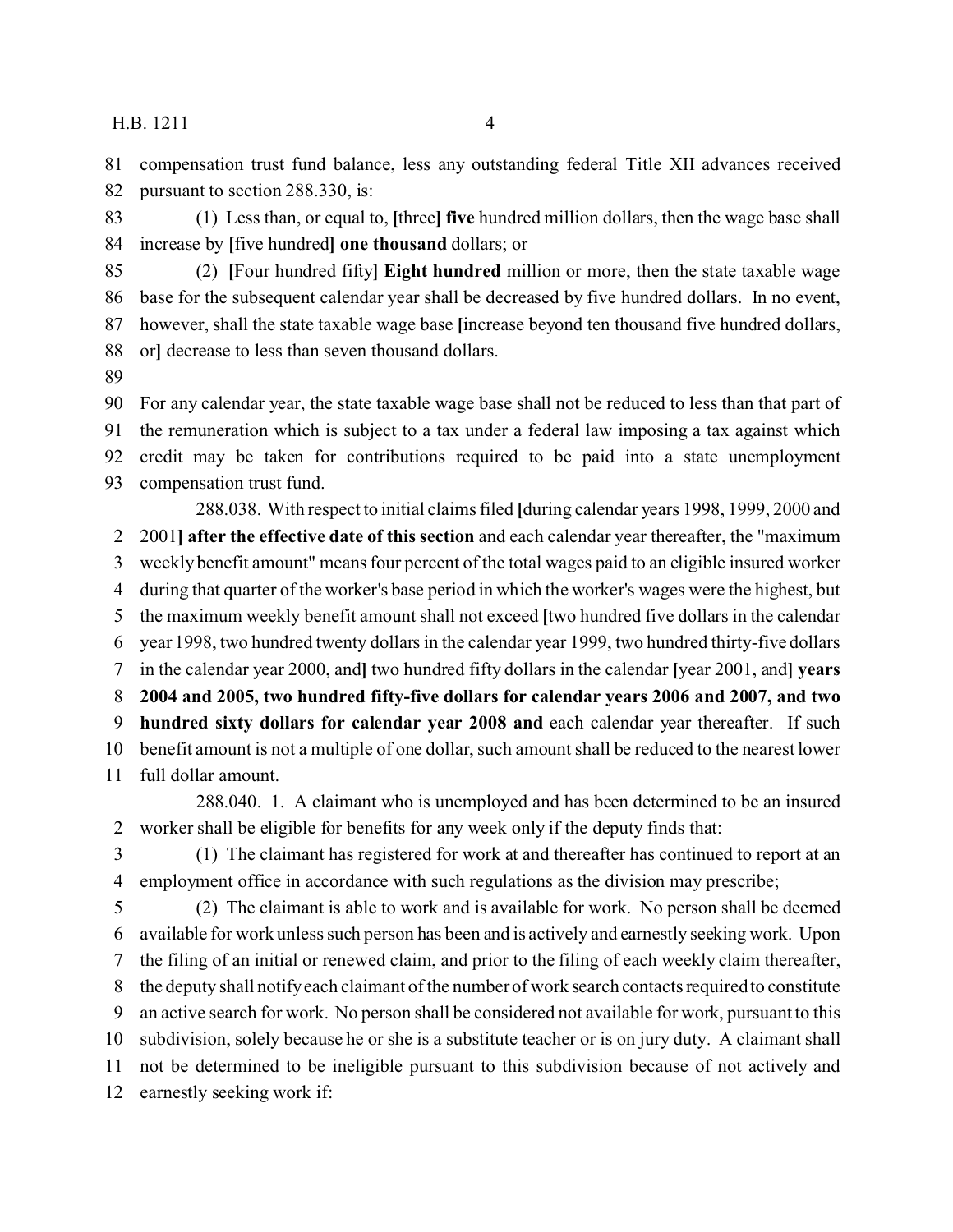(a) The claimant is participating in training approved pursuant to Section 236 of the Trade Act of 1974, as amended, (19 U.S.C.A. Sec. 2296, as amended); or

 (b) The claimant is temporarily unemployed through no fault of his or her own and has a definite recall date within eight weeks of his or her first day of unemployment; however, upon 17 application of the employer responsible for the claimant's unemployment, such eight-week period may be extended at the discretion of the director**. Such extension of the eight-week period shall not apply if the employer responsible for the claimant's unemployment is taxed at the maximum rate under section 288.120; or**

 **(c) The claimant is participating in a state-approved drug or alcohol treatment program**;

 (3) The claimant has reported in person to an office of the division as directed by the deputy, but at least once every four weeks, except that a claimant shall be exempted from the reporting requirement of this subdivision if:

 (a) The claimant is claiming benefits in accordance with division regulations dealing with partial or temporary total unemployment; or

 (b) The claimant is temporarily unemployed through no fault of his or her own and has a definite recall date within eight weeks of his or her first day of unemployment; or

 (c) The claimant resides in a county with an unemployment rate, as published by the division, of ten percent or more and in which the county seat is more than forty miles from the nearest division office;

 (d) The director of the division of employment security has determined that the claimant belongs to a group or class of workers whose opportunities for reemployment will not be enhanced by reporting in person, or is prevented from reporting due to emergency conditions that limit access by the general public to an office that serves the area where the claimant resides, but only during the time such circumstances exist.

 Ineligibility pursuant to this subdivision shall begin on the first day of the week which the claimant was scheduled to claim and shall end on the last day of the week preceding the week during which the claimant does report in person to the division's office;

 (4) Prior to the first week of a period of total or partial unemployment for which the claimant claims benefits he **or she** has been totally or partially unemployed for a waiting period of one week. No more than one waiting week will be required in any benefit year. **[**The one-week waiting period shall become compensable after unemployment during which benefits are payable for nine consecutive weeks.**]** No week shall be counted as a week of total or partial unemployment for the purposes of this subsection unless it occurs within the benefit year which includes the week with respect to which the claimant claims benefits;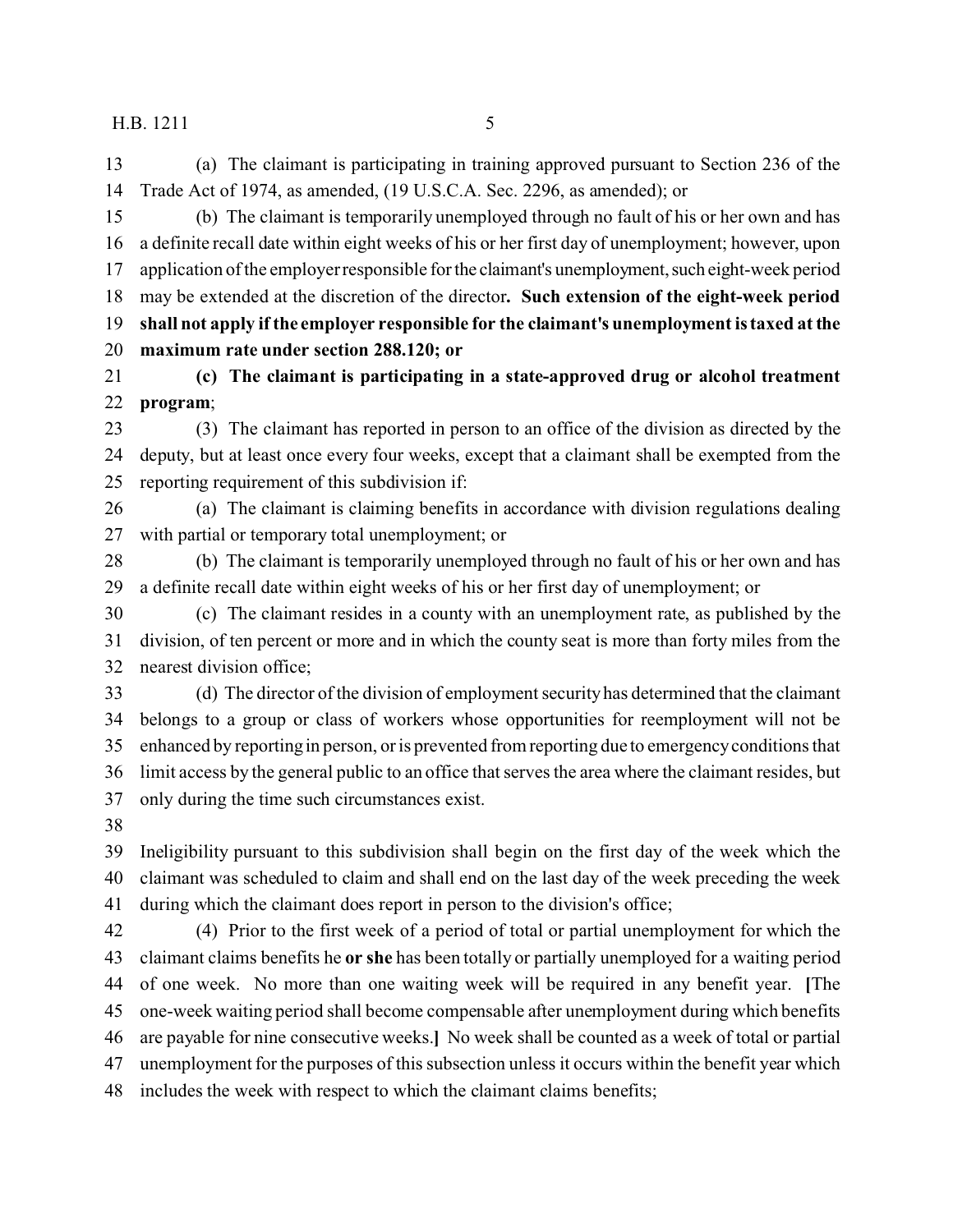(5) The claimant has made a claim for benefits;

 (6) The claimant is participating in reemployment services, such as job search assistance services, as directed by the deputy if the claimant has been determined to be likely to exhaust regular benefits and to need reemployment services pursuant to a profiling system established by the division, unless the deputy determines that:

(a) The individual has completed such reemployment services; or

 (b) There is justifiable cause for the claimant's failure to participate in such reemployment services.

 2. A claimant shall be ineligible for waiting week credit or benefits for any week for which the deputy finds he or she is or has been suspended by his or her most recent employer for misconduct connected with his or her work.

 3. (1) Benefits based on "service in employment", defined in subsections 7 and 8 of section 288.034, shall be payable in the same amount, on the same terms and subject to the same conditions as compensation payable on the basis of other service subject to this law; except that:

 (a) With respect to service performed in an instructional, research, or principal administrative capacity for an educational institution, benefits shall not be paid based on such services for any week of unemployment commencing during the period between two successive academic years or terms, or during a similar period between two regular but not successive terms, or during a period of paid sabbatical leave provided for in the individual's contract, to any individual if such individual performs such services in the first of such academic years (or terms) and if there is a contract or a reasonable assurance that such individual will perform services in any such capacity for any educational institution in the second of such academic years or terms;

 (b) With respect to services performed in any capacity (other than instructional, research, or principal administrative capacity) for an educational institution, benefits shall not be paid on the basis of such services to any individual for any week which commences during a period between two successive academic years or terms if such individual performs such services in the first of such academic years or terms and there is a contract or a reasonable assurance that such individual will perform such services in the second of such academic years or terms;

 (c) With respect to services described in paragraphs (a) and (b) of this subdivision, benefits shall not be paid on the basis of such services to any individual for any week which commences during an established and customary vacation period or holiday recess if such individual performed such services in the period immediately before such vacation period or holiday recess, and there is reasonable assurance that such individual will perform such services immediately following such vacation period or holiday recess;

 (d) With respect to services described in paragraphs (a) and (b) of this subdivision, benefits payable on the basis of services in any such capacity shall be denied as specified in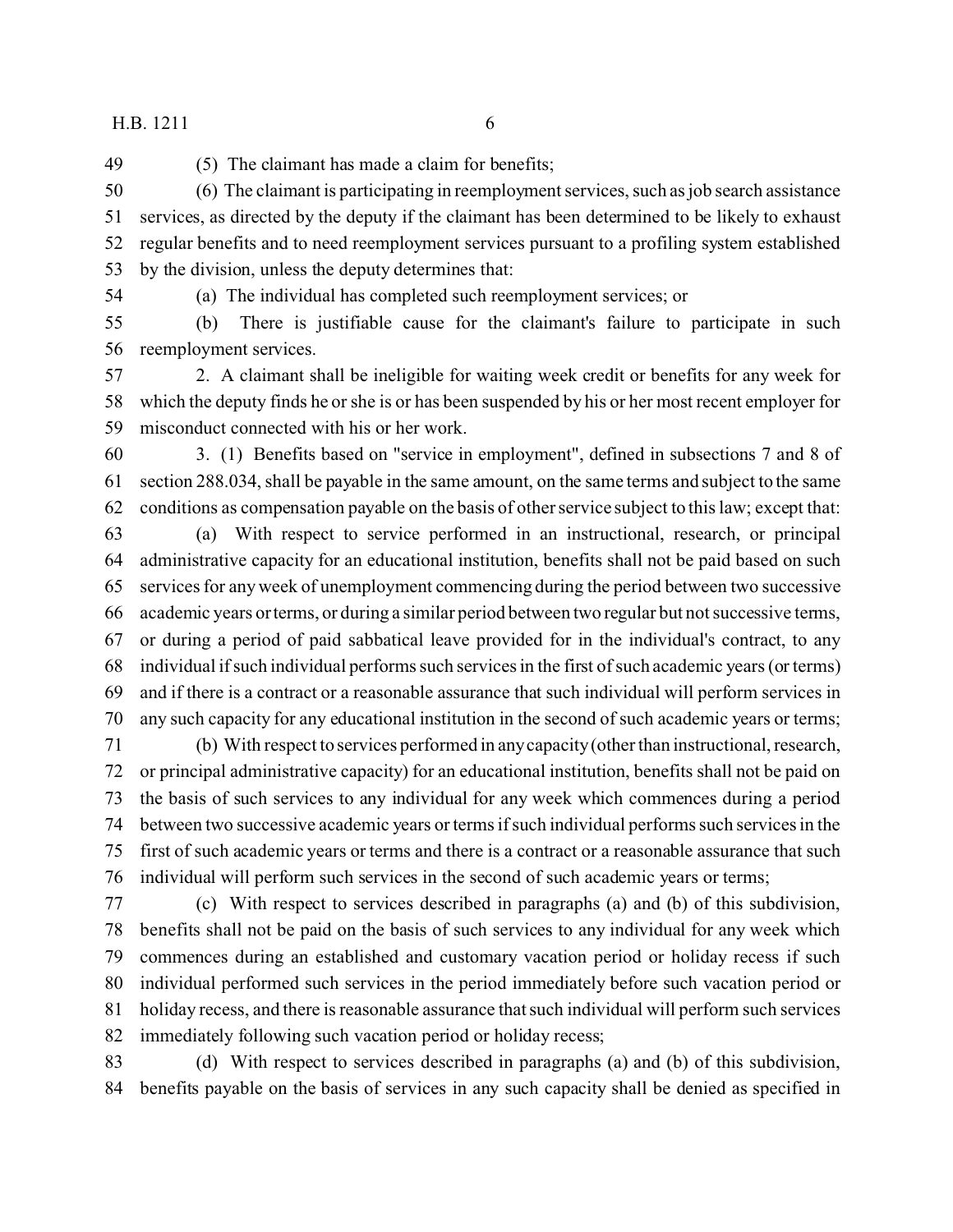paragraphs (a), (b), and (c) of this subdivision, to any individual who performed such services at an educational institution while in the employ of an educational service agency, and for this purpose the term "educational service agency" means a governmental agency or governmental entity which is established and operated exclusively for the purpose of providing such services to one or more educational institutions.

- (2) If compensation is denied for any week pursuant to paragraph (b) or (d) of subdivision (1) of this subsection, to any individual performing services at an educational institution in anycapacity(otherthan instructional, research or principal administrative capacity), and such individual was not offered an opportunity to perform such services for the second of such academic years or terms, such individual shall be entitled to a retroactive payment of the compensation for each week for which the individual filed a timely claim for compensation and for which compensation was denied solely by reason of paragraph (b) or (d) of subdivision (1) of this subsection.
- 4. (1) A claimant shall be ineligible for waiting week credit, benefits or shared work benefits for any week for which he or she is receiving or has received remuneration exceeding his or her weekly benefit amount or shared work benefit amount in the form of:
- (a) Compensation for temporary partial disability pursuant to the workers' compensation law of any state or pursuant to a similar law of the United States;
- (b) A governmental or other pension, retirement or retired pay, annuity, or other similar periodic payment which is based on the previous work of such claimant to the extent that such payment is provided from funds provided by a base period or chargeable employer pursuant to a plan maintained or contributed to by such employer; but, except for such payments made pursuant to the Social Security Act or the Railroad Retirement Act of 1974 (or the corresponding provisions of prior law), the provisions of this paragraph shall not apply if the services performed for such employer by the claimant after the beginning of the base period (or remuneration for such services) do not affect eligibility for or increase the amount of such pension, retirement or retired pay, annuity or similar payment.
- (2) If the remuneration referred to in this subsection is less than the benefits which would otherwise be due, the claimant shall be entitled to receive for such week, if otherwise eligible, benefits reduced by the amount of such remuneration, and, if such benefit is not a multiple of one dollar, such amount shall be lowered to the next multiple of one dollar.
- (3) Notwithstanding the provisions of subdivisions (1) and (2) of this subsection, if a claimant has contributed in any way to the Social Security Act or the Railroad Retirement Act of 1974, or the corresponding provisions of prior law, no part of the payments received pursuant to such federal law shall be deductible from the amount of benefits received pursuant to this chapter.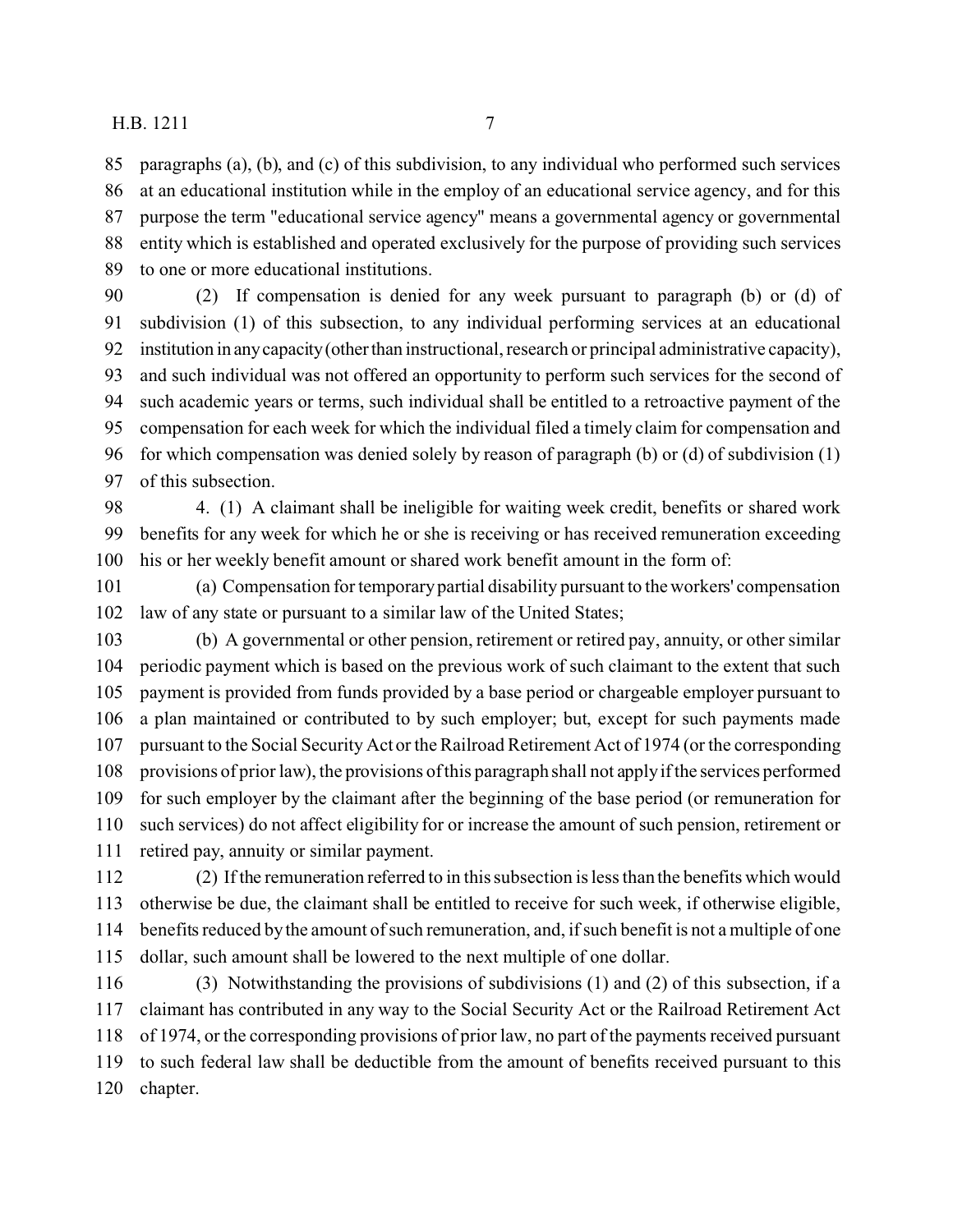5. A claimant shall be ineligible for waiting week credit or benefits for any week for which or a part of which he or she has received or is seeking unemployment benefits pursuant to an unemployment insurance law of another state or the United States; provided, that if it be finally determined that the claimant is not entitled to such unemployment benefits, such ineligibility shall not apply.

 6. (1) A claimant shall be ineligible for waiting week credit or benefits for any week for which the deputy finds that such claimant's total or partial unemployment is due to a stoppage of work which exists because of a labor dispute in the factory, establishment or other premises in which such claimant is or was last employed. In the event the claimant secures other employment from which he or she is separated during the existence of the labor dispute, the claimant must have obtained bona fide employment as a permanent employee for at least the major part of each of two weeks in such subsequent employment to terminate his or her ineligibility. If, in any case, separate branches of work which are commonly conducted as separate businesses at separate premises are conducted in separate departments of the same premises, each such department shall for the purposes of this subsection be deemed to be a separate factory, establishment or other premises. This subsection shall not apply if it is shown to the satisfaction of the deputy that:

 (a) The claimant is not participating in or financing or directly interested in the labor dispute which caused the stoppage of work; and

 (b) The claimant does not belong to a grade or class of workers of which, immediately preceding the commencement of the stoppage, there were members employed at the premises at which the stoppage occurs, any of whom are participating in or financing or directly interested in the dispute.

 (2) "Stoppage of work" as used in this subsection means a substantial diminution of the activities, production or services at the establishment, plant,factory or premises of the employing unit. This definition shall not apply to a strike where the employees in the bargaining unit who initiated the strike are participating in the strike. Such employees shall not be eligible for waiting week credit or benefits during the period when the strike is in effect, regardless of diminution, unless the employer has been found guilty of an unfair labor practice by the National Labor Relations Board or a federal court of law for an act or actions preceding or during the strike.

 7. On or after January 1, 1978, benefits shall not be paid to any individual on the basis of any services, substantially all of which consist of participating in sports or athletic events or training or preparing to so participate, for any week which commences during the period between two successive sport seasons (or similar periods) if such individual performed such services in the first of such seasons (or similar periods) and there is a reasonable assurance that such individual will perform such services in the later of such seasons (or similar periods).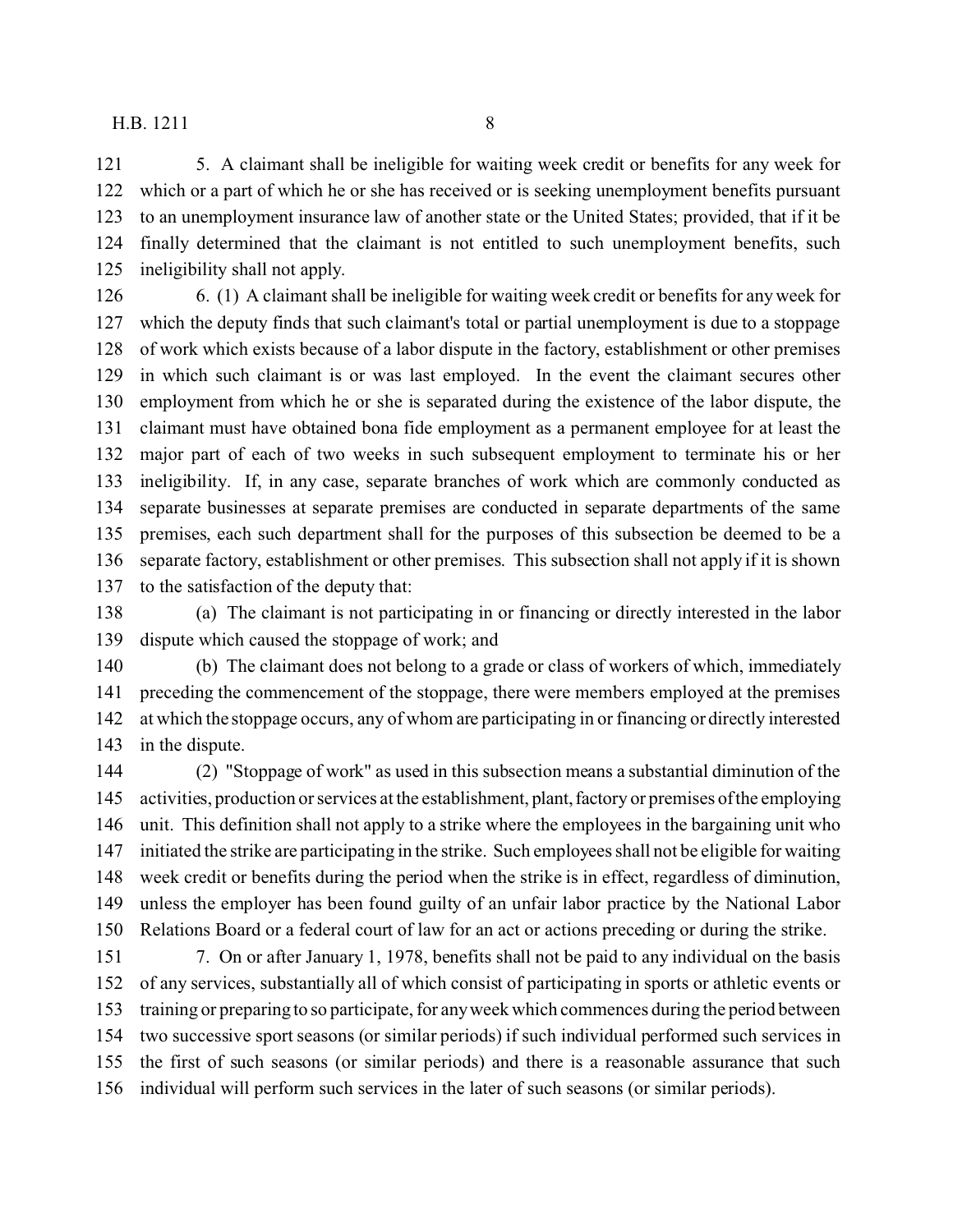8. Benefits shall not be payable on the basis of services performed by an alien, unless such alien is an individual who was lawfully admitted for permanent residence at the time such services were performed, was lawfully present for purposes of performing such services, or was permanently residing in the United States under color of law at the time such services were performed (including an alien who was lawfully present in the United States as a result of the application of the provisions of Section 212(d)(5) of the Immigration and Nationality Act).

 (1) Any data or information required of individuals applying for benefits to determine whether benefits are not payable to them because of their alien status shall be uniformly required from all applicants for benefits.

 (2) In the case of an individual whose application for benefits would otherwise be approved, no determination that benefits to such individual are not payable because of such individual's alien status shall be made except upon a preponderance of the evidence.

288.050. 1. Notwithstanding the other provisions of this law, a claimant shall be disqualified for waiting week credit or benefits until after the claimant has earned wages for work insured pursuant to the unemployment compensation laws of any state equal to ten times the claimant's weekly benefit amount if the deputy finds:

 (1) That the claimant has left work voluntarily without good cause attributable to such work or to the claimant's employer; except that the claimant shall not be disqualified:

 (a) If the deputy finds the claimant quit such work for the purpose of accepting a more remunerative job which the claimant did accept and earn some wages therein;

(b) If the claimant quit temporary work to return to such claimant's regular employer; or

 (c) If the deputy finds the individual quit work, which would have been determined not suitable in accordance with paragraphs (a) and (b) of subdivision (3) of this subsection, within twenty-eight calendar days of the first day worked; or

 (d) As to initial claims filed after December 31, 1988, if the claimant presents evidence supported by competent medical proof that she was forced to leave her work because of pregnancy, notified her employer of such necessity as soon as practical under the circumstances, and returned to that employer and offered her services to that employer as soon as she was physically able to return to work, as certified by a licensed and practicing physician, but in no event later than ninety days after the termination of the pregnancy. An employee shall have been employed for at least one year with the same employer before she may be provided benefits pursuant to the provisions of this paragraph;

 (2) That the claimant has retired pursuant to the terms of a labor agreement between the claimant's employer and a union duly elected by the employees as their official representative or in accordance with an established policy of the claimant's employer; or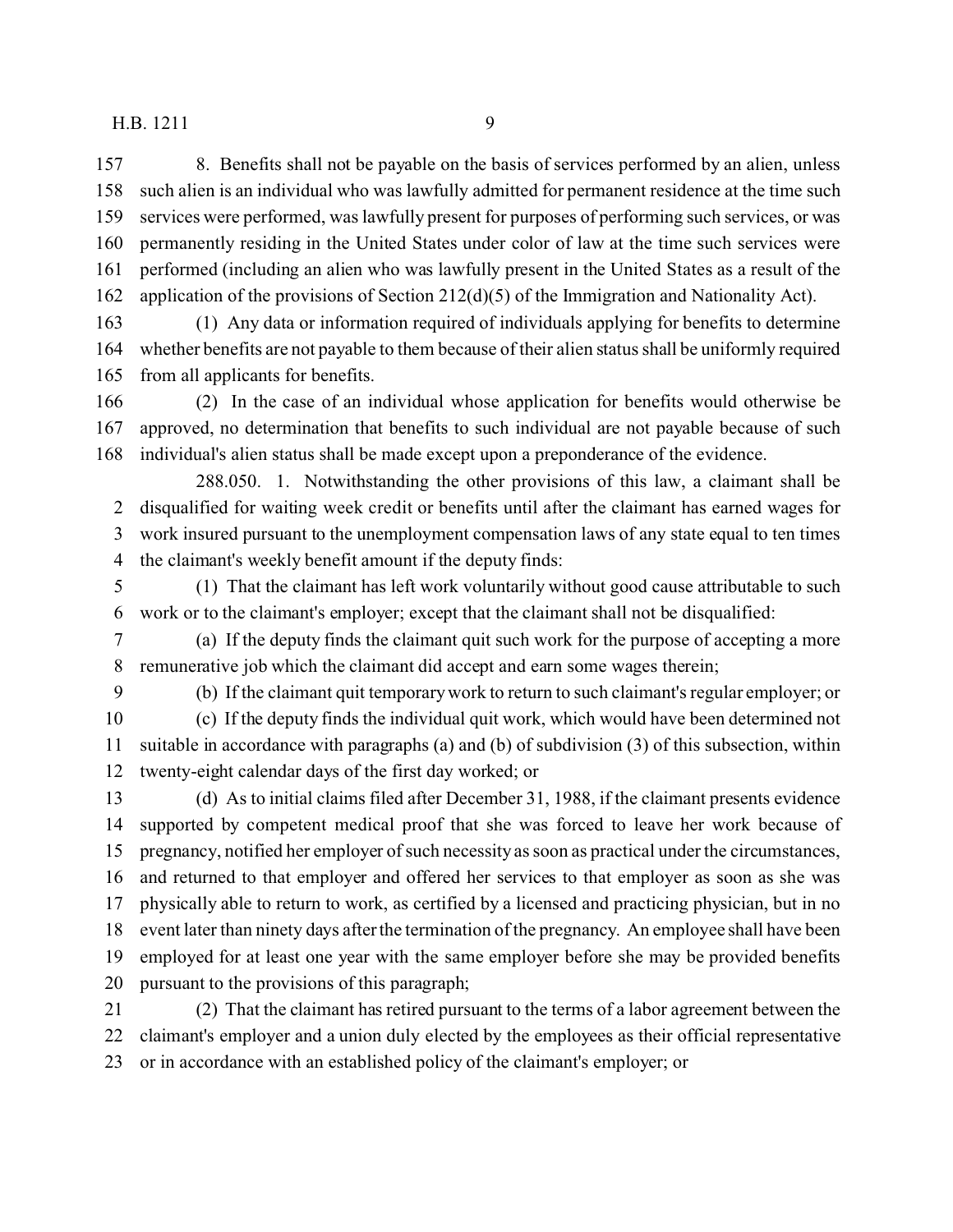(3) That the claimant failed without good cause either to apply for available suitable work when so directed by the deputy, or to accept suitable work when offered the claimant, either through the division or directly by an employer by whom the individual was formerly employed, or to return to the individual's customary self-employment, if any, when so directed by the deputy.

 (a) In determining whether or not any work is suitable for an individual, the division shall consider, among other factors and in addition to those enumerated in paragraph (b) of this subdivision, the degree of risk involved to the individual's health, safety and morals, the individual's physical fitness and prior training, the individual's experience and prior earnings, the individual's length of unemployment, the individual's prospects for securing work in the individual's customary occupation, the distance of available work from the individual's residence and the individual's prospect of obtaining local work; except that, if an individual has moved from the locality in which the individual actually resided when such individual was last employed to a place where there is less probability of the individual's employment at such individual's usual type of work and which is more distant from or otherwise less accessible to the community in which the individual was last employed, work offered by the individual's most recent employer if similar to that which such individual performed in such individual's last employment and at wages, hours, and working conditions which are substantiallysimilar to those prevailing for similar work in such community, or any work which the individual is capable of performing at the wages prevailing for such work in the locality to which the individual has moved, if not hazardous to such individual's health, safety or morals, shall be deemed suitable for the individual;

 (b) Notwithstanding any other provisions of this law, no work shall be deemed suitable and benefits shall not be denied pursuant to this law to any otherwise eligible individual for refusing to accept new work under any of the following conditions:

 a. If the position offered is vacant due directly to a strike, lockout, or other labor dispute; b. If the wages, hours, or other conditions of the work offered are substantially less

favorable to the individual than those prevailing for similar work in the locality;

 c. If as a condition of being employed the individual would be required to join a company union or to resign from or refrain from joining any bona fide labor organization.

 2. Notwithstanding the other provisions of this law, if a deputy finds that a claimant has been discharged for misconduct connected with the claimant's work, such claimant, depending upon the seriousness of the misconduct as determined by the deputy according to the circumstances in each case, shall be disqualified for waiting week credit or benefits for not less than four nor more than sixteen weeks for which the claimant claims benefits and is otherwise eligible. In addition to the disqualification for benefits pursuant to this provision the division**:**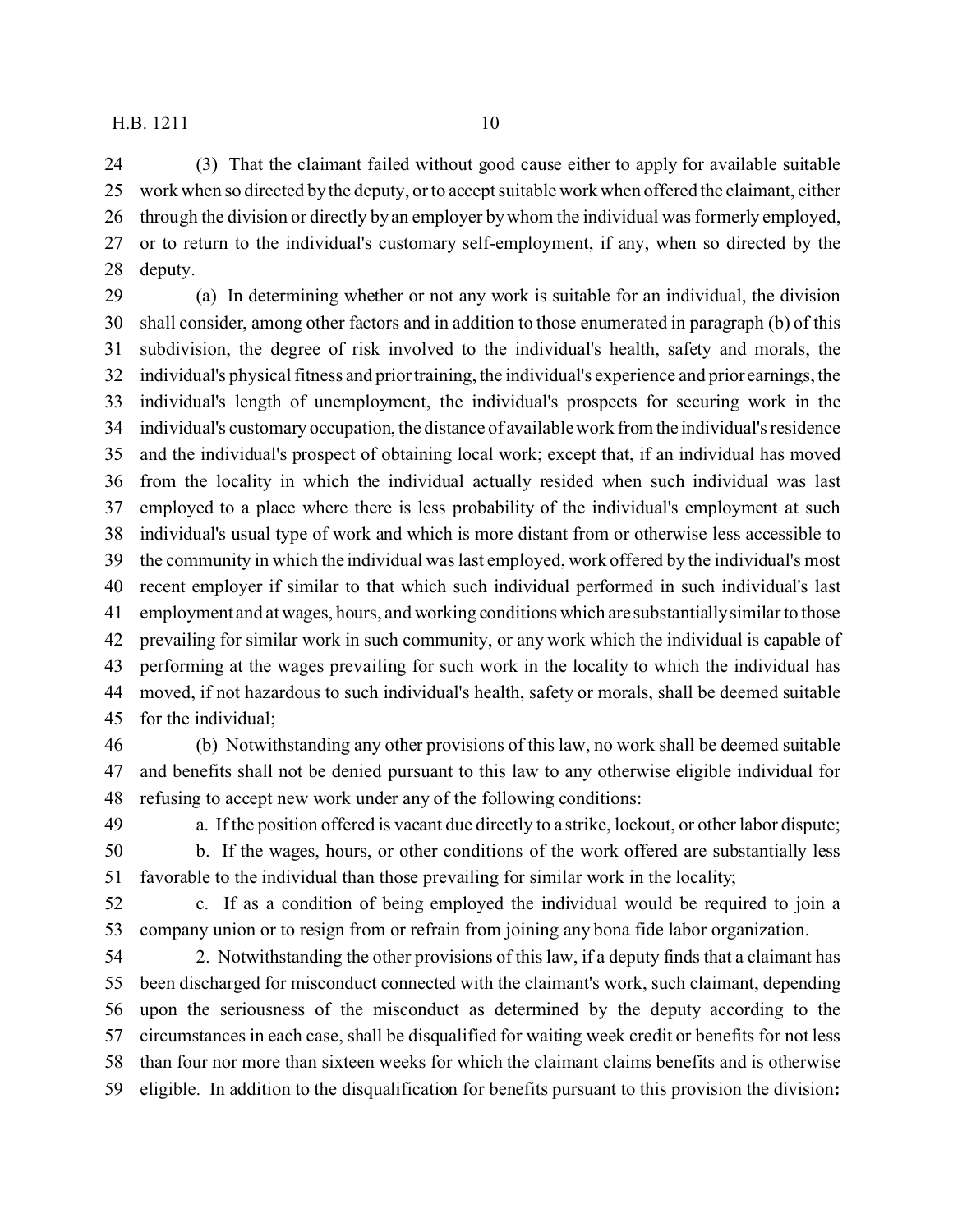**(1) Shall reduce the claimant's benefit balance as of the effective date of the disqualification by an amount equal to the number of penalty weeks assessed multiplied by the claimant's weekly benefit amount; and**

 **(2)** May in the more aggravated cases of misconduct, cancel all or any part of the individual's wage credits, which were established through the individual's employment by the employer who discharged such individual, according to the seriousness of the misconduct.

 A disqualification provided for pursuant to this subsection shall not apply to any week which occurs after the claimant has earned wages for work insured pursuant to the unemployment compensation laws of any state in an amount equal to eight times the claimant's weekly benefit amount.

 3. A pattern of absenteeism or tardiness may constitute misconduct regardless of whether the last incident alone which results in the discharge constitutes misconduct.

 4. Notwithstanding the provisions of subsection 1 of this section, a claimant may not be determined to be disqualified for benefits because the claimant is in training approved pursuant to section 236 of the Trade Act of 1974, as amended, (19 U.S.C.A. Sec. 2296, as amended), or because the claimant left work which was not "suitable employment" to enter such training. For the purposes of this subsection "suitable employment" means, with respect to a worker, work of a substantially equal or higher skill level than the worker's past adversely affected employment, and wages for such work at not less than eighty percent of the worker's average weekly wage as determined for the purposes of the Trade Act of 1974.

288.060. 1. All benefits shall be paid through employment offices in accordance with such regulations as the division may prescribe.

 2. Each eligible insured worker who is totally unemployed in any week shall be paid for such week a sum equal to his **or her** weekly benefit amount.

 3. Each eligible insured worker who is partially unemployed in any week shall be paid for such week a partial benefit. Such partial benefit shall be an amount equal to the difference between his **or her** weekly benefit amount and that part of his **or her** wages for such week in excess of twenty dollars **or twenty percent of his or her weekly benefit amount, whichever is greater**, and, if such partial benefit amount is not a multiple of one dollar, such amount shall be reduced to the nearest lower full dollar amount. **[**Termination pay, severance pay or**] Beginning January 1, 2005, and for each calendar year thereafter, severance pay shall be reportable and deductible as wages for purposes of this subsection.** Pay received by an eligible insured worker who is a member of the organized militia for training or duty authorized by section 502(a)(1) of Title 32, United States Code, **[**or who is an elected official**]** shall not be considered wages for the purpose of this subsection.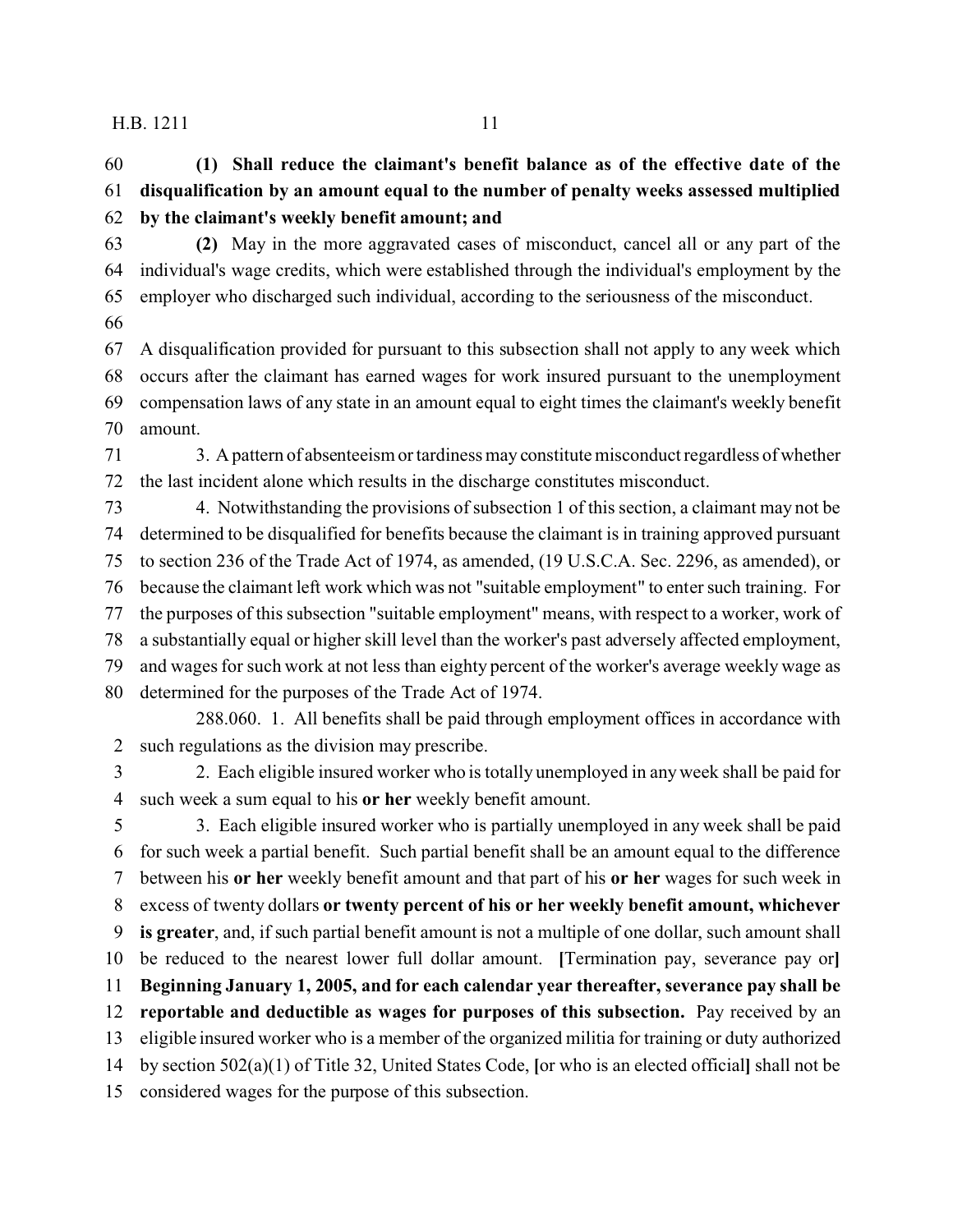4. The division shall compute the wage credits for each individual by crediting him **or her** with the wages paid to him **or her** for insured work during each quarter of his **or her** base period or twenty-six times his **or her** weekly benefit amount, whichever is the lesser. In addition, if a claimant receives wages in the form of termination pay or severance pay and such payment appears in a base period established by the filing of an initial claim, the claimant may, at his **or her** option, choose to have such payment included in the calendar quarter in which it was paid or choose to have it prorated equally among the quarters comprising the base period of the claim. The maximum total amount of benefits payable to any insured worker during any benefit year shall not exceed twenty-six times his **or her** weekly benefit amount, or thirty-three and one-third percent of his **or her** wage credits, whichever is the lesser. For the purpose of this section, wages shall be counted as wage credits for any benefit year, only if such benefit year begins subsequent to the date on which the employing unit by whom such wages were paid has become an employer. The wage credits of an individual earned during the period commencing with the end of a prior base period and ending on the date on which he **or she** filed an allowed initial claim shall not be available for benefit purposes in a subsequent benefit year unless, in addition thereto, such individual has subsequently earned either wages for insured work in an

 amount equal to at least five times his **or her** current weekly benefit amount or wages in an amount equal to at least ten times his **or her** current weekly benefit amount.

 5. In the event that benefits are due a deceased person and no petition has been filed for the probate of the will or for the administration of the estate of such person within thirty days after his **or her** death, the division may by regulation provide for the payment of such benefits to such person or persons as the division finds entitled thereto and every such payment shall be a valid payment to the same extent as if made to the legal representatives of the deceased.

 6. The division is authorized to cancel any benefit warrant remaining outstanding and unpaid one year after the date of its issuance and there shall be no liability for the payment of any such benefit warrant thereafter.

 7. The division may establish an electronic funds transfer system to transfer directly to claimants' accounts in financial institutions benefits payable to them pursuant to this chapter. To receive benefits by electronic funds transfer, a claimant shall satisfactorily complete a direct deposit application form authorizing the division to deposit benefit payments into a designated checking or savings account. Any electronic funds transfer system created pursuant to this subsection shall be administered in accordance with regulations prescribed by the division.

 8. The division may issue a benefit warrant covering more than one week of benefits. 288.121. **1.** On October first of each calendar year, if the average balance, less any

 federal advances, of the unemployment compensation trust fund of the four preceding quarters (September thirtieth, June thirtieth, March thirty-first and December thirty-first of the preceding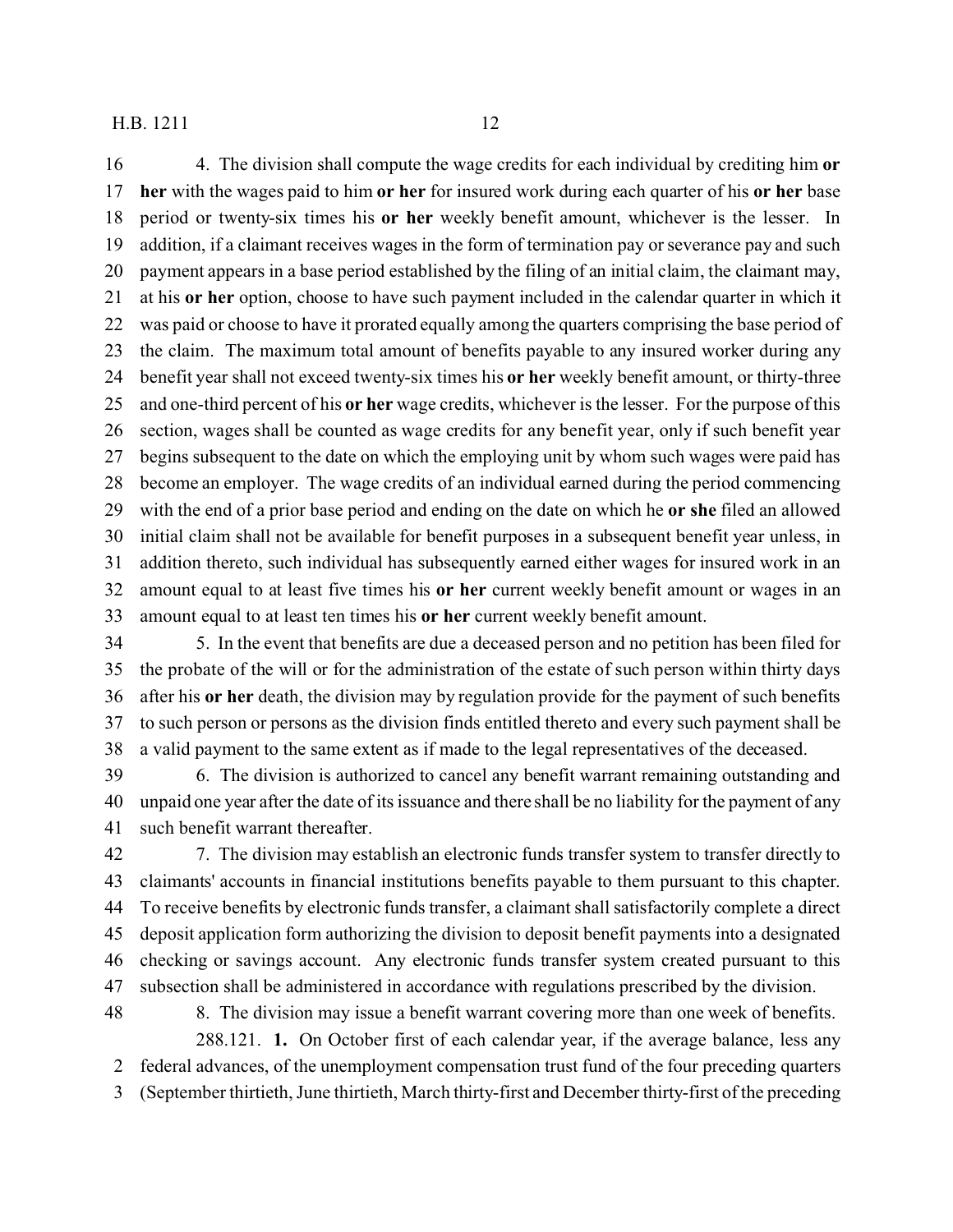calendar year) is less than **[**four**] seven** hundred million dollars, then each employer's contribution rate calculated for the four calendar quarters of the succeeding calendar year shall be increased by the percentage determined from the following table: Balance in Trust Fund Percentage

|    | 9 Less Than                        | Equals or Exceeds             | of Increase |
|----|------------------------------------|-------------------------------|-------------|
| 10 | $[$400,000,000]$ \$700,000,000     | [\$350,000,000] \$600,000,000 | $10\%$      |
|    | $11$ [\$350,000,000] \$600,000,000 | [\$300,000,000] \$400,000,000 | 20%         |
| 12 | $[$300,000,000]$ \$400,000,000     |                               | 30%         |

 Notwithstanding the table in this section, each employer's contribution rate calculated for the four calendar quarters of calendar year **[**1994**] 2005** shall be increased by forty percent, instead of thirty percent, as previously indicated in the table in this section. After the forty percent increase, each employer's contribution rate for the four calendar quarters of calendar year **[**1994**] 2005** shall be increased by adding three-tenths of one percent.

## **2. For calendar years 2005 and 2006, the temporary solvency charge shall be:**

 **(1) For employers with base contribution rates of zero to two and seven-tenths percent, three-tenths of one percent;**

 **(2) For employers with base contribution rates of more than two and seven-tenths percent but less than six percent, one-half of one percent; and**

 **(3) For employers with base contribution rates of six percent or more, seven-tenths of one percent.**

288.122. On October first of each calendar year, if the average balance, less any federal advances, of the unemployment compensation trust fund of the four preceding quarters (September thirtieth, June thirtieth, March thirty-first and December thirty-first of the preceding calendar year) is more than **[**five**] nine** hundred million dollars, then each employer's contribution rate calculated for the four calendar quarters of the succeeding calendar year shall be decreased by the percentage determined from the following table:

| $\overline{ }$ |    |  |     | Balance in Trust Fund |            |
|----------------|----|--|-----|-----------------------|------------|
| 8              |    |  |     |                       | Percentage |
|                | __ |  | $-$ | __                    | $\sim$ $-$ |

|                                    |                                 | The strategies of the state of the state of the state of the state of the state of the state of the state of the state of the state of the state of the state of the state of the state of the state of the state of the state |
|------------------------------------|---------------------------------|--------------------------------------------------------------------------------------------------------------------------------------------------------------------------------------------------------------------------------|
| 9 More Than                        | But Less Than                   | of Decrease                                                                                                                                                                                                                    |
| $10$ [\$500,000,000] \$900,000,000 | [\$600,000,000] \$1,000,000,000 | $7\%$                                                                                                                                                                                                                          |
| 11 [\$600,000,000] \$1,000,000,000 |                                 | 12%                                                                                                                                                                                                                            |
|                                    |                                 |                                                                                                                                                                                                                                |

Notwithstanding the table in this section, if the balance in the unemployment insurance

compensation trust fund as calculated in this section is more than **[**six hundred million**] one**

**billion** dollars, the percentage of decrease of the employer's contribution rate calculated for the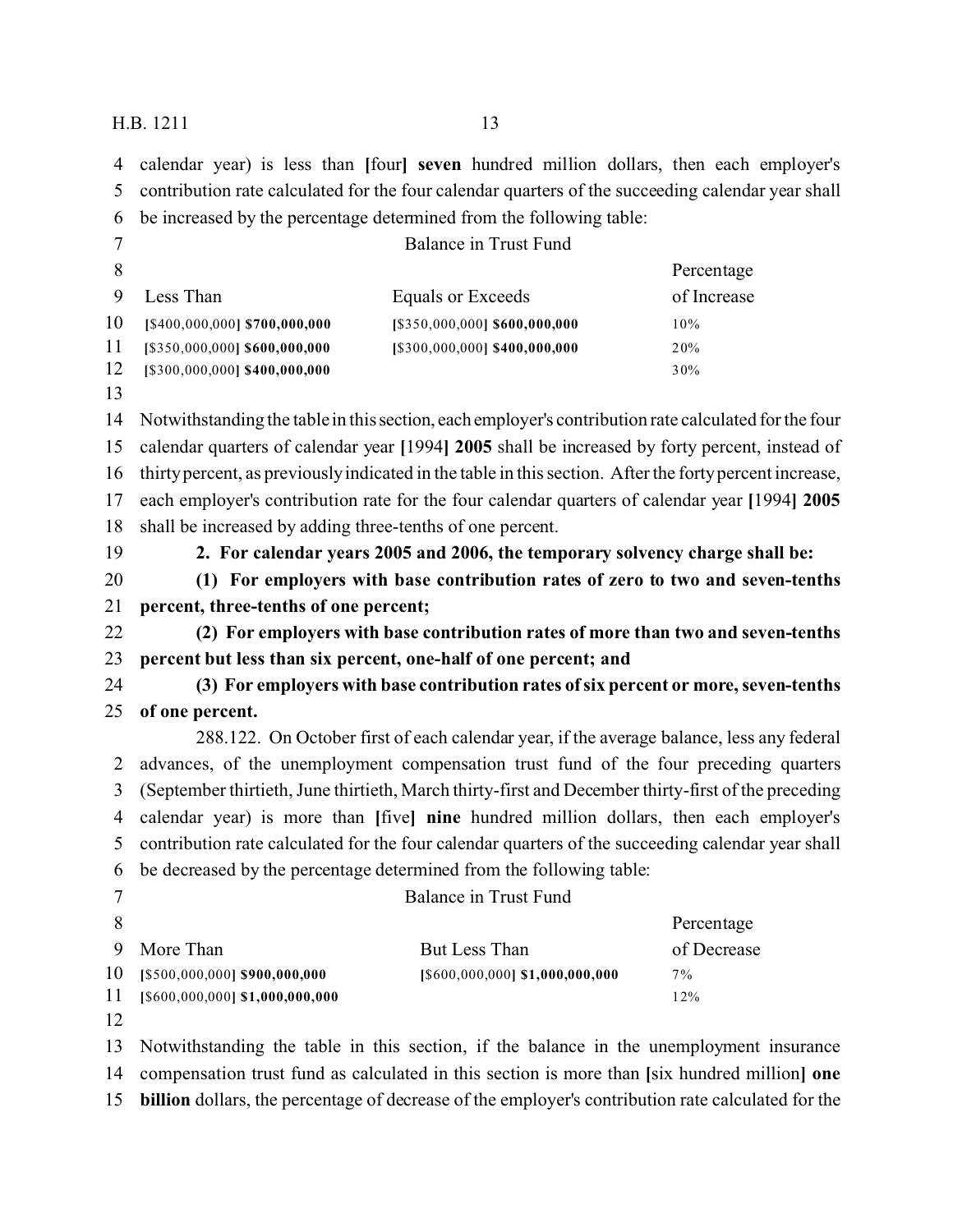- four calendar quarters of the succeeding calendar year shall be no greater than ten percent for any
- employer whose calculated contribution rate under section 288.120 is six percent or greater.
- 288.290. 1. There is hereby established as a special fund, separate and apart from all public moneys or funds of this state, an "Unemployment Compensation Fund", which shall be administered by the division exclusively for the purposes of this law. This fund shall consist of:
- (1) All contributions and payments in lieu of contributions collected under this law;
- (2) Interest earned upon any moneys in the fund;
- (3) Any property or securities acquired through the use of moneys belonging to the fund;
- (4) All earnings of such property or securities;
- 
- (5) All voluntary contributions permitted under the law; and
- (6) All funds set aside or appropriated by the Congress of the United States or any federal agency, to be deposited to the fund. All moneys in the funds shall be mingled and undivided, except that all money credited to this state's account in the Unemployment Trust Fund pursuant to Section 903 of the Social Security Act, as amended, and which has been appropriated for expenses of administration, shall be used only for the purposes set out in subsection 5 of this section and shall not be included in the cash balance in the unemployment compensation fund for the purposes of sections 288.100 and 288.113 to 288.126.
- 2. The director shall designate a treasurer and custodian of the fund and he **or she** shall administer the fund and shall issue his **or her** warrants upon it in accordance with such regulations as the director shall prescribe. He **or she** shall maintain within the fund three separate accounts:
- 
- 20 (1) A clearing account;
- (2) An unemployment trust fund account; and
- (3) A benefit account.
- 

## **To ensure that employment trust fund moneys are not diverted for purpose of other than those authorized, no other fund shall be established with increased employer taxes that are offset by a reduction of unemployment contributions.**

 3. All moneys payable to the fund, upon their receipt by the division, shall immediately be deposited in the clearing account. Refunds of contributions or payments made necessary under the provisions of sections 288.140 and 288.340 may be paid from the clearing account or the benefit account. After clearance, all moneys in the clearing account shall be immediately deposited with the Secretary of the Treasury of the United States of America to the credit of the account of this state in the Unemployment Trust Fund, established and maintained pursuant to Section 904 of the Social Security Act, as amended, any provisions of law in this state relating to the deposit, administration, release, or disbursement of state moneys in the possession or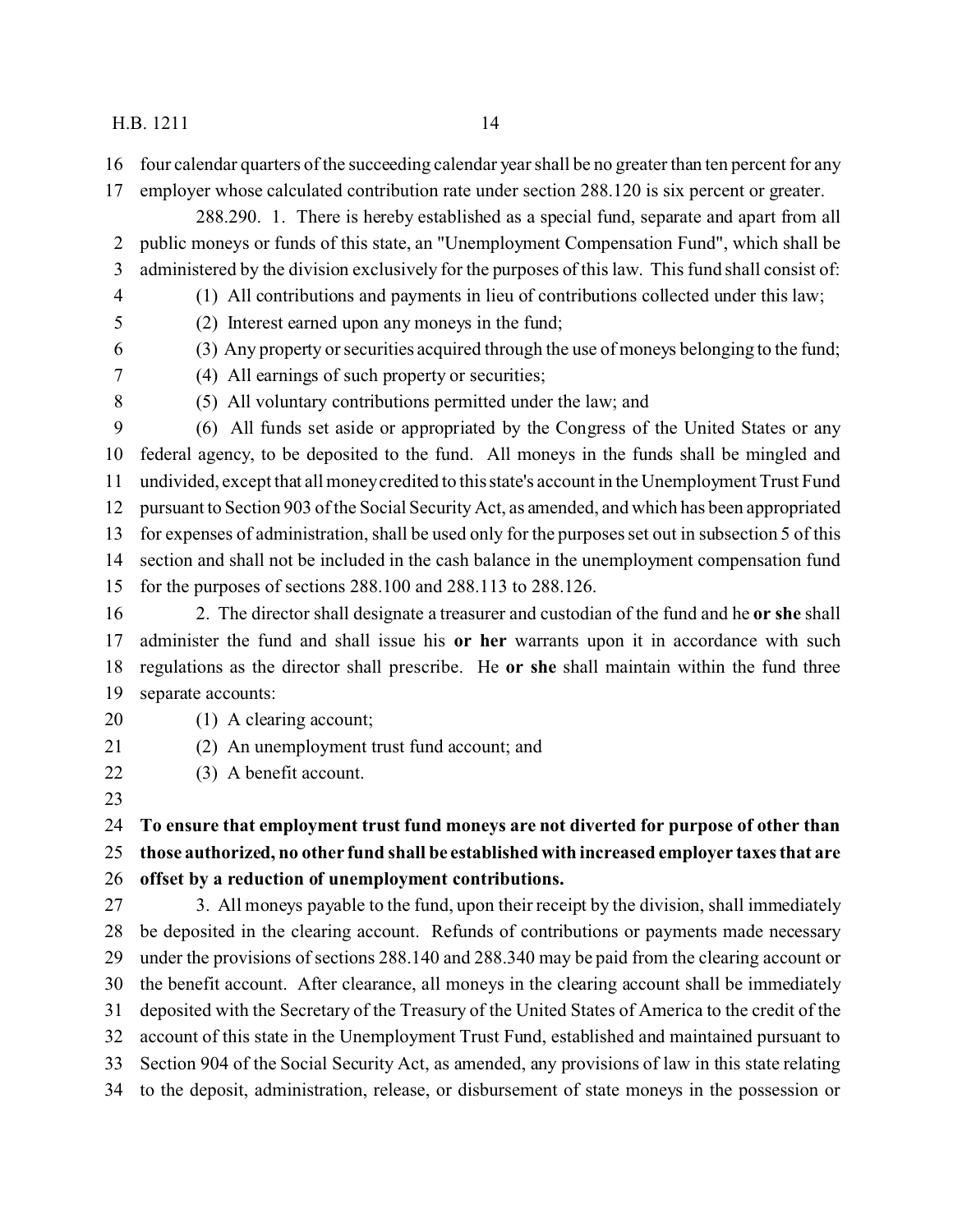custody of the state treasurer to the contrary notwithstanding. The benefit account shall consist of all moneys requisitioned from the Missouri account in the federal Unemployment Trust Fund. Except as otherwise provided, moneys in the clearing and benefit accounts may be deposited in any bank or public depositary in which general funds of the state may be deposited, but no public deposit insurance charge or premium shall be paid out of the fund. Moneys in the clearing and benefit accounts shall not be commingled with other state funds but shall be maintained in separate accounts on the books of the depositary bank. All funds required by this law to be deposited in any state depositary shall be secured by such depositary to the same extent and in the same manner as is or may hereafter be required by section 30.270, RSMo, and all the amendments thereto; provided, that the division shall do those acts directed to be done by the governor, attorney general and state treasurer, or any of them, under section 30.270, RSMo, which are not inconsistent with the other provisions of this law. Collateral pledged for this purpose shall be kept separate and distinct from any collateral pledged to secure other funds of the state, or, if combined, shall be first used to satisfy and make whole the accounts herein established. The treasurer shall give a separate bond conditioned upon the faithful performance of his duties as custodian of the fund in an amount not to exceed twenty-five thousand dollars and in the form prescribed by law or approved by the attorney general. Premiums for such bonds shall be paid from the administration fund. All sums recovered for losses sustained by the fund shall be deposited therein.

 4. Moneys shall be requisitioned from the Missouri account in the federal Unemployment Trust Fund solely for the payment of benefits or for refunds of contributions or payments in lieu of contributions in accordance with regulations prescribed by the director, except that money credited to this state's account pursuant to Section 903 of the Social Security Act, as amended, shall be used exclusively as provided in subsection 5 of this section. The director shall from time to time requisition from the federal Unemployment Trust Fund such amounts, not exceeding the amounts standing to the Missouri account therein, as he deems necessary for the payment of benefits and refunds for a reasonable future period. Upon its receipt the treasurer shall deposit such money in the benefit account and shall issue his warrants for the payment of benefits solely from such benefit account. Expenditures of such moneys in the benefit account and refunds from the clearing account shall not be subject to any provisions of law requiring specific appropriations or other formal release by state officers of moneys belonging to this state in their custody. All warrants issued by the treasurer for the payment of benefits and refunds shall bear the signature of the treasurer and the countersignature of the director or other duly authorized division representative. Any balance of moneys requisitioned from the federal Unemployment Trust Fund which remains unclaimed or unpaid in the benefit account after the expiration of the period for which such sums were requisitioned shall either be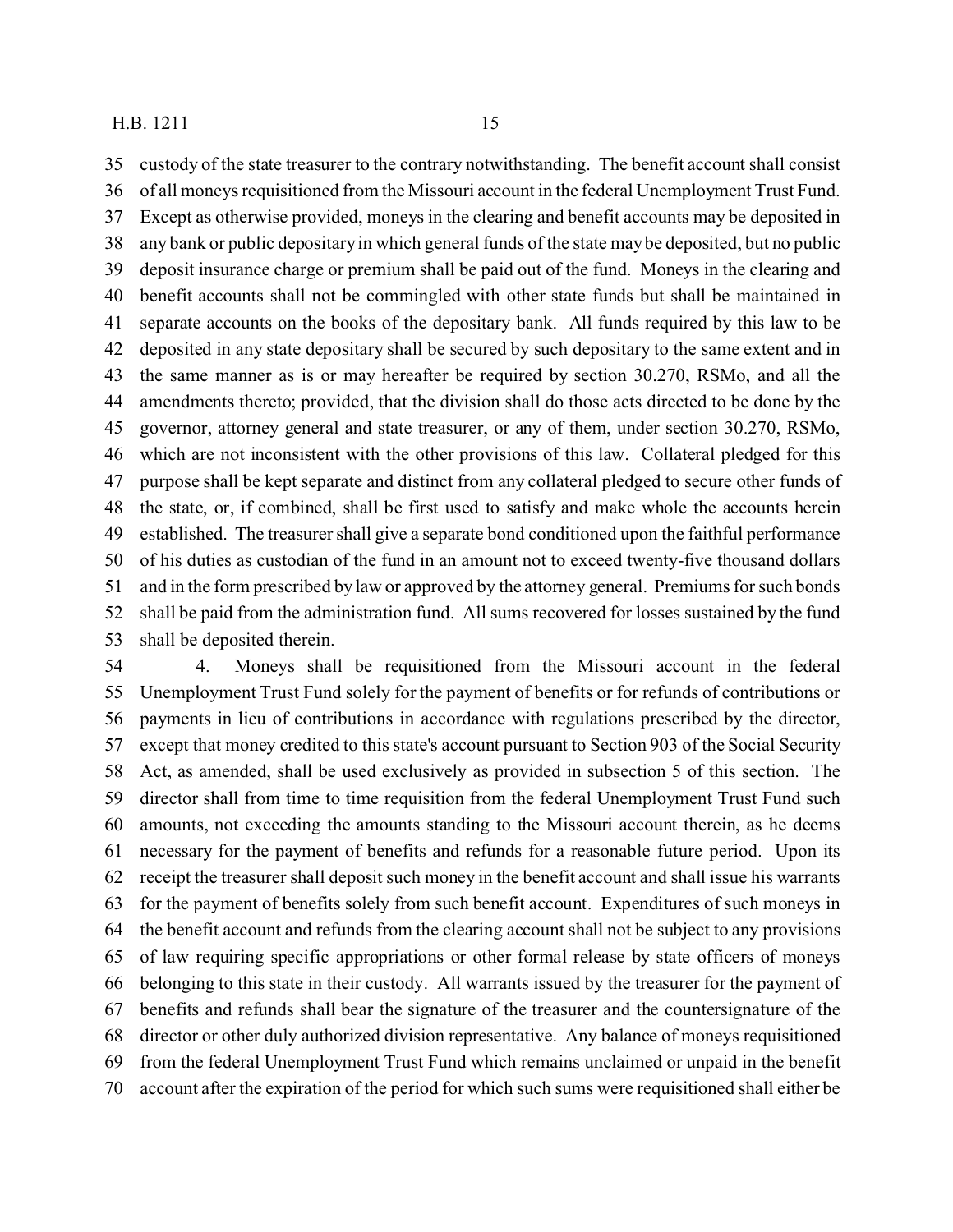deducted from estimates for, and may be utilized for the payment of, benefits during succeeding periods, or, in the discretion of the director, shall be redeposited with the Secretary of the Treasury of the United States of America to the credit of the Missouri account in the federal Unemployment Trust Fund as provided in subsection 3 of this section.

 5. (1) Money credited to the account of this state in the Unemployment Trust Fund by the Secretary of the Treasury of the United States of America pursuant to Section 903 of the Social Security Act, as amended, may be requisitioned and used for the payment of expenses incurred for the administration of this law pursuant to a specific appropriation by the legislature, provided that the expenses are incurred and the money is requisitioned as needed after the enactment of an appropriation law which:

 (a) Specifies the purpose for which such money is appropriated and the amounts appropriated therefor;

 (b) Limits the period within which such money may be obligated to a period ending not more than two years after the date of the enactment of the appropriation law; and

 (c) Limits the amount which may be obligated during a twelve-month period beginning on July first and ending on the next June thirtieth to an amount which does not exceed the amount by which the aggregate of the amount transferred to the account of this state in the Unemployment Trust Fund pursuant to subsections (a) and (b) of Section 903 of the Social Security Act, as amended, exceeds the aggregate of the amounts used by this state pursuant to this subsection and charged against the amounts transferred to the account of this state in the Unemployment Trust Fund.

 (2) The use of the money referred to in subdivision (1) of this subsection shall be accounted for in accordance with standards established by the Secretary of Labor.

 (3) For purposes of subdivision (1) of this subsection, amounts used by this state for administration shall be chargeable against transferred amounts at the exact time the obligation is entered into.

 (4) Money credited to the account of this state pursuant to Section 903 of the Social Security Act, as amended, may not be withdrawn or used except for the payment of benefits and for the payment of expenses for the administration of this law and of public employment offices pursuant to this subsection.

 (5) Money appropriated as provided under subdivision (1) of this subsection for the payment of expenses of administration shall be requisitioned as needed for the payment of obligations incurred under such appropriation and, upon requisition, shall be deposited in the unemployment compensation administration fund from which such payments shall be made. Money so deposited shall, until expended, remain a part of the unemployment compensation